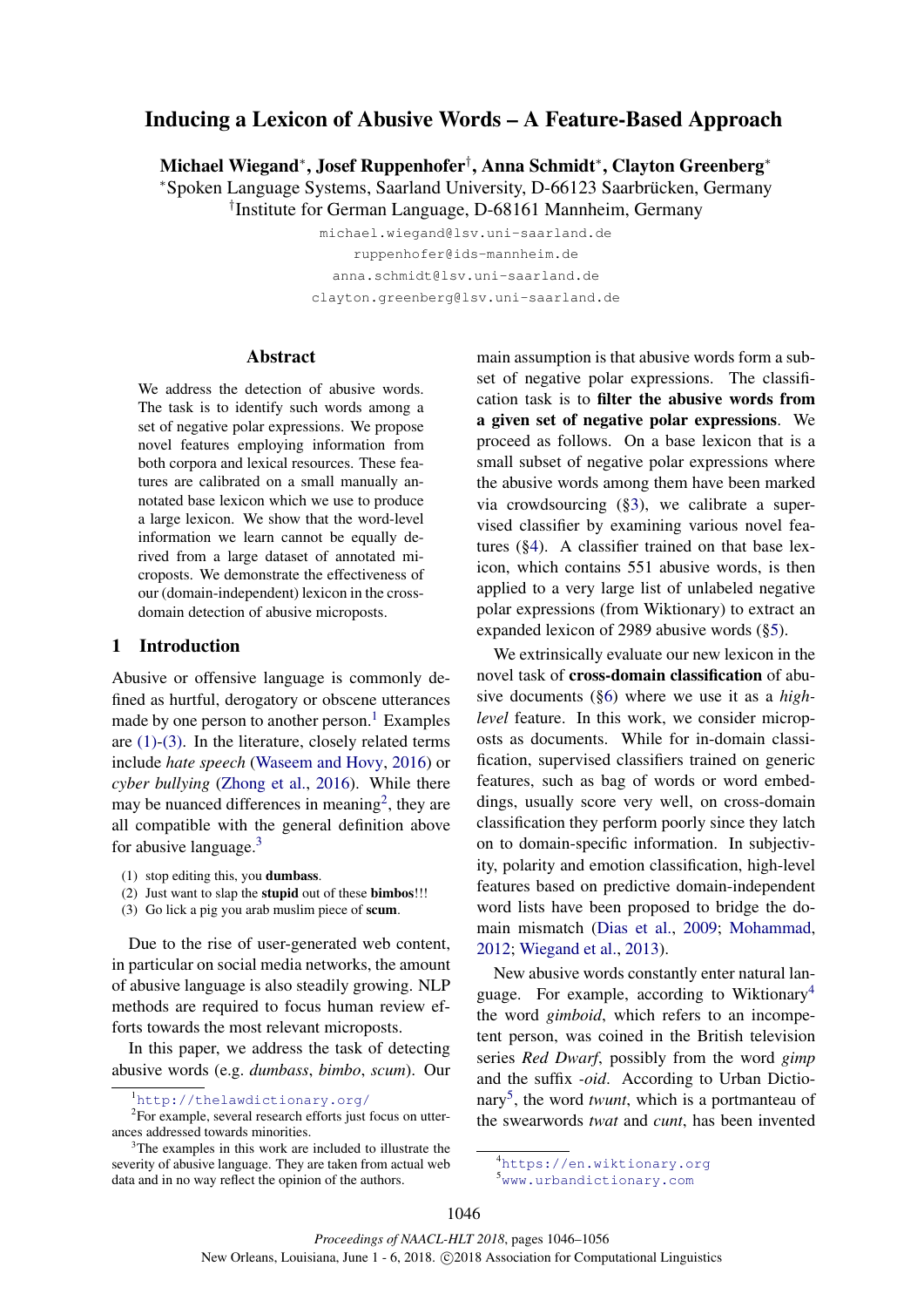by humourist Chris Morris for the Channel 4 series 'Jam' in 2000. One of the most recent abusive words is *remoaner* which describes someone who complains about or rejects the outcome of the 2016 EU referendum on the UK's membership of the European Union. It is a blend of *moan* and *remainer*. Wiktionary states that this word has a pejorative connotation.

These examples show that the task of creating a lexicon of abusive words cannot be reduced to a one-time manual annotation effort. Recent web corpora and crowdsourced dictionaries (e.g. Wiktionary) should be ideal resources to find evidence of such words.

Our contribution is that we present the first work that systematically describes the *automatic* construction of a lexicon of abusive words. We examine novel features derived from various textual resources. We show that the information we learn cannot be equally derived from a large dataset with labeled microposts. The effectiveness of our expanded lexicon is demonstrated on cross-domain detection of abusive microposts. This is also the first work to address this task in general. The supplementary material to this paper<sup>6</sup> includes all resources newly created for our research.

We frame our task as a **binary classification** problem. Each given expression is to be classified as either abusive or not. We study this problem on English. However, many of our features should also be applicable to other languages.

## 2 Related Work

Lexical knowledge for the detection of abusive language has only received little attention in previous work. Most approaches consider it as one feature among many. Very often existing word lists from the web are employed (Xiang et al., 2012; Burnap and Williams, 2015; Nobata et al., 2016). Their limited effectiveness may be due to the fact that they were not built for the task of abusive language detection. Only the manually-compiled lexicon from Razavi et al. (2010) and the lexicon of *hate verbs* from Gitari et al. (2015) have been compiled for this specific task. Since the latter lexicon is not publicly available we can only consider the former in our evaluation. In both publications, very little is said on the creation of these resources.

Previous work focused on in-domain classification, a setting where generic features (e.g. bag of

words) work well and word lists are less important. There have been investigations examining features on various datasets (Nobata et al., 2016; Samghabadi et al., 2017), however, these studies always trained and tested on the *same* domain. We show that a lexicon-based approach is effective in cross-domain classification.

For a more detailed overview on previous work on the detection of abusive language in general, we refer the reader to Schmidt and Wiegand (2017).

# 3 Data

Base Lexicon. Our base lexicon exclusively comprises negative polar expressions. It is a small set which we have annotated via crowdsourcing. We consider abusive words to be a proper subset of negative polar expressions. By just focusing on these types of words, we are more likely to obtain a significant amount of abusive words than just considering a sample of arbitrary words. This lexicon will be used as a gold standard for calibrating features of a classifier. That classifier will be run on a large set of unlabeled negative polar expressions to produce our expanded lexicon (§5).

We sampled 500 negative nouns, verbs and adjectives each from the Subjectivity Lexicon (Wilson et al., 2005). We chose that lexicon since we have extra information available for its entries that we want to examine, namely polar intensity  $(\S4.1.1)$  and sentiment views  $(\S4.1.2)$ . However, since we noted that the Subjectivity Lexicon misses some prototypical abusive words (e.g. *nigger*, *slut*, *cunt*) we added another 10% (i.e. 150 words) which are abusive words frequently occurring in the word lists mentioned in Schmidt and Wiegand (2017).

Each of the negative polar expressions was judged by 5 annotators from the crowdsourcing platform *ProlificAcademic*. <sup>7</sup> Each annotator had to be a native speaker of English and possess a task approval rate of at least 90%. For our base lexicon (Table 1), we considered a binary word categorization: *abusive* or *non-abusive*. A word was only classified *abusive* if at least 4 out of the 5 raters judged the word to be abusive. This threshold should prevent many ambiguous words from being classified as abusive, a general problem of existing resources (Davidson et al., 2017).

Corpora. In our experiments we employ three

<sup>6</sup>https://github.com/miwieg/naacl2018

 $7$ The supplementary material contains more information regarding our annotation set-up (including guidelines).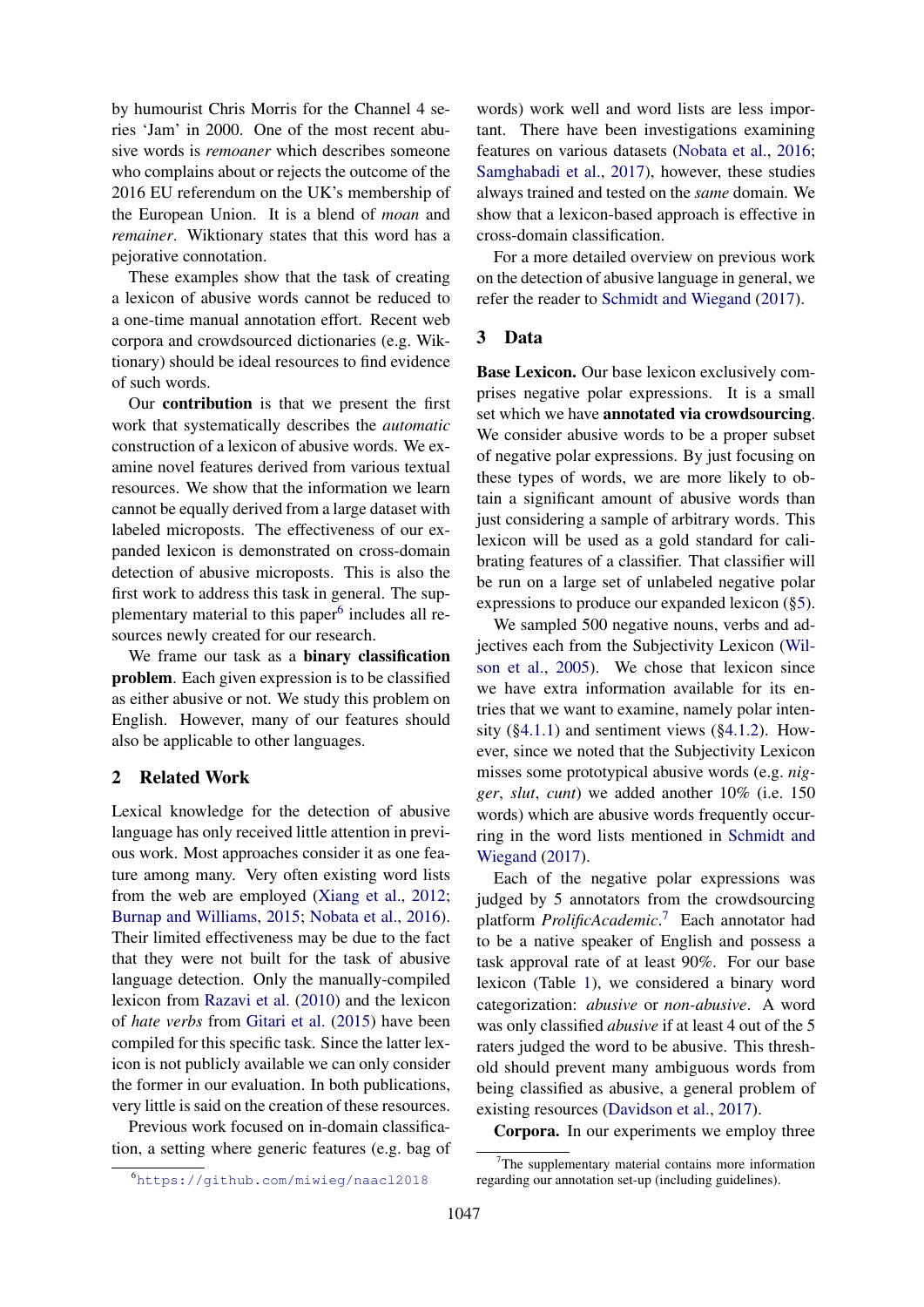|                                                                    | adi  |  | noun       |  | verb        |  | all                                               |                             |
|--------------------------------------------------------------------|------|--|------------|--|-------------|--|---------------------------------------------------|-----------------------------|
| class                                                              | trea |  | $\%$ Ifreq |  | $\%$   freq |  | $\%$ Ifreq                                        | $\mathcal{C}_{\mathcal{D}}$ |
| abusive                                                            |      |  |            |  |             |  | $  170 \t33.8  291 \t45.3  90 \t17.8  551 \t33.4$ |                             |
| not abusive    332 \ 66.2   352 \ 54.7   415 \ 82.2    1099 \ 66.6 |      |  |            |  |             |  |                                                   |                             |

Table 1: The base lexicon: 1650 entries in total of which 551 are abusive.

unlabeled corpora (Table 2). The two larger corpora, the *Amazon Review Corpus – AMZ* (Jindal and Liu, 2008) and the *Web As Corpus – WAC* (Baroni et al., 2009), are used for inducing word embeddings (§4.2). AMZ and the smallest corpus, *rateitall.com* –  $RIA<sup>8</sup>$ , are used for computing polar word intensity (§4.1.1) from star ratings.

## 4 Feature Calibration

In the following, we describe the two types of features of our feature-based approach: novel linguistic features and generic word embeddings. They will be examined against some baselines on our base lexicon. As a classifier we use an SVM as implemented in  $SVM<sup>light</sup>$  (Joachims, 1999). We chose that classifier since it is most commonly used for the detection of abusive language (Schmidt and Wiegand, 2017). *For all classifiers in this paper, the supplementary material*<sup>6</sup> *contains information regarding (hyper)parameter settings.*

#### 4.1 Linguistic Features

### 4.1.1 Polar Intensity (INT)

Intuitively, abusive language should coincide with high polar intensity. We inspect 3 different types.

**Binary Intensity (INT** $_{bin}$ ). Our first feature is a simple binary intensity feature we obtain from the Subjectivity Lexicon. In that resource, each entry is categorized as either a *weak* polar expression (e.g. *dirty*) or a *strong* polar expression (e.g. *filthy*). Table 3 (left half), which shows the distribution of intensity on the intersection of our base lexicon and the Subjectivity Lexicon, confirms that abusive words are rarely weak polar expressions and more frequently strong polar expressions.

Fine-grained Intensity (INT $_{fine}$ ). We also investigate a more fine-grained feature which assigns a real-valued intensity score to polar expressions. It is computed by leveraging the star-rating assigned to the reviews comprising the AMZ corpus (Table 2), a large publicly available review

|                                                                               |      |      | intensity $(\S 4.1.1)$ | views $(\S 4.1.2)$ |         |  |  |
|-------------------------------------------------------------------------------|------|------|------------------------|--------------------|---------|--|--|
| class                                                                         | all  | weak | strong                 | actor              | speaker |  |  |
| abusive                                                                       | 26.7 | 14.1 | 32.0                   | -97                | 32.8    |  |  |
| $ not \space absolute   73.3    $                                             |      | 85.9 | 68.0                   | 90.3               | 67.2    |  |  |
| all numbers only refer to the subset of the base lexicon (Table 1) taken from |      |      |                        |                    |         |  |  |

*the Subjectivity Lexicon (i.e. 1500 entries)*

Table 3: Percentage of abusive/not abusive instances among (binary) intensity and views.

corpus. A review is awarded between 1 and 5 stars where 1 is the most negative score. We infer the polar intensity of a word by the distribution of starratings associated with the reviews in which it occurs. We assume negative polar expressions with a very high polar intensity to occur significantly more often in reviews assigned few stars (i.e. 1 or 2). Ruppenhofer et al. (2014) established that the most effective method to derive such polar intensity is by ranking words by their *weighted mean of star ratings* (Rill et al., 2012). All words of our base lexicon are ranked according to that score. As a feature we use the rank of a word.

Intensity Directed towards Persons  $(INT<sub>nerson</sub>)$ . Not all negative polar expressions with a high intensity are equally likely to be abusive. The high intensity expressions should also be words typically directed towards persons. Most polar statements in AMZ, however, are directed towards a movie, book or some electronic product. In order to extract negative polar intensity directed towards persons, we replace the AMZ corpus with the RIA corpus (Table 2). RIA contains reviews on arbitrary entities rather than just commercial products as in the case of AMZ. Each review has a category label (e.g. *computer*, *person*, *travel*) that very easily allows us to extract from RIA just those reviews that concern persons.

Table 4 compares a typical 1-star review from AMZ with one from RIA. We consider the RIAreview an abusive comment. It contains many words predictive of abusive language (e.g. *selfabsorbed*, *loser*, *arrogant* or *loud-mouthed*).

## 4.1.2 Sentiment Views (VIEW)

Wiegand et al. (2016b) define sentiment views as the perspective of the opinion holder of polar expressions. They distinguish between expressions conveying the view of the implicit speaker of the utterance typically referred to as *speaker views* (e.g. *cheating* in (4); *ugly* and *stinks* in (5)), and expressions conveying the view of event participants typically referred to as *actor views* (e.g. *disappointed* and *horrified* in (6); *protested* in (7)).

 $8$ This is a crawl from the review website www. rateitall.com.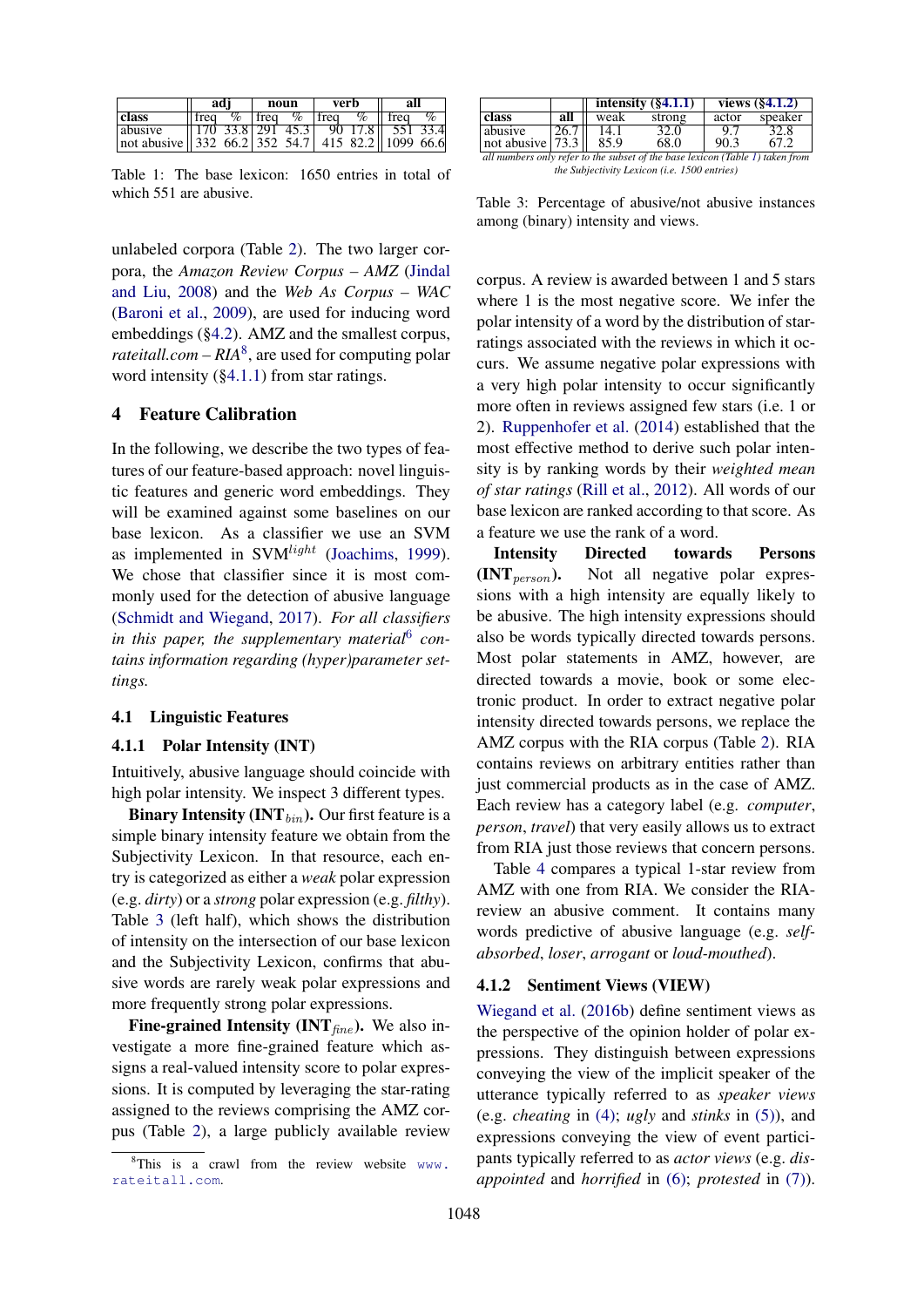| corpus                | size properties                                     | purpose                                                                                     |
|-----------------------|-----------------------------------------------------|---------------------------------------------------------------------------------------------|
| RateItAll (RIA)       |                                                     | $\vert 4.7M \vert$ review corpus focused on persons computation of polar intensity (§4.1.1) |
| Amazon ( <b>AMZ</b> ) | $\pm 1.2B$   product review corpus                  | comp. of polar intensity $(\S 4.1.1)$ /word embeddings $(\S 4.2)$                           |
|                       | Web as Corpus (WAC) 2.3B   large general web corpus | computation of word embeddings $(\S4.2)$                                                    |

Table 2: Information about unlabeled corpora used (*by size we mean the number of tokens*).

|     | <b>AMZ</b> on <i>Halloween 5</i> : this movie is horrible with a bad |
|-----|----------------------------------------------------------------------|
|     | plot a disappointment to the halloween series.                       |
| RIA | on Bill Maher: Self-absorbed loser who tries to pre-                 |
|     | tend to be fair. He is rude, arrogant, loud-mouthed                  |

Table 4: 1-star reviews in different corpora.

| WAC     |                                                                                                            |
|---------|------------------------------------------------------------------------------------------------------------|
|         | liar (19), coward (7), name (6), idiot (6), hero (5), horse (5), saint (5), fool (5), snob (4), genius (4) |
| Twitter | bitch (1534), hoe (432), liar (317), cunt (274),                                                           |
|         | whore (254), pussy (228), nigger (226), loser                                                              |
|         | $(217)$ , faggot $(217)$ , slut $(197)$                                                                    |

Table 5: Comparison of the 10 most frequent pattern matches (*numbers in brackets indicate frequency*).

Wiegand et al. (2016b) provided sentiment-view annotations for the entries of the Subjectivity Lexicon.

- (4) Peter is always cheatingspeaker view . *(holder: speaker)*
- (5) Mary is an ugly  $_{speaker\ view}$  girl that stinks  $_{speaker\ view}$ . *(holder: speaker)*
- (6)  $[Peter]_{holder}$  was **disappointed** *actor view* and horrified $_{actor\ view}$  at the same time.
- (7) [The public] $_{holder}$  protested  $_{actor\ view}$  against that law.

Sentiment views have been used for improving the extraction of opinion holders and targets (Deng and Wiebe, 2016; Wiegand et al., 2016a). In this paper we show that they also have relevance for the detection of abusive words. Among actor-view words, there is a much lower proportion of abusive words than among speaker-view words (right half of Table 3). This can be explained by the fact that verbal abuse usually originates from the speaker of an utterance rather than some other discourse entity. We use sentiment-view information as a binary feature.

#### 4.1.3 Emotion Categories (NRC)

We also examine whether knowledge of emotion categories associated with words is helpful. Potentially negative emotions, such as *disgust* or *anger*, should correlate with abusive words. We use the NRC lexicon (Mohammad and Turney, 2013) and employ the categories associated with the words contained in that resource as a feature.

## 4.1.4 Patterns (PAT)

Noun Pattern (PAT $_{noun}$ ). We found that the noun pattern (8) can be used to extract abusive nouns. Since this pattern is very sparse even on our largest corpus (i.e. WAC), we also run our pattern as a query on Twitter and extracted all matching tweets coming in a time period of 14 days. (We observed that by then we had reached a saturation point.)

(8) *pattern*: called  ${me|him|her} a(n) < noun$ 

(9) *pattern match example*: He called me a bitch.

Table 5 compares the most frequent matches for that pattern. Our pattern matches much more frequently on Twitter than on WAC. The quality of the matches on Twitter is also much better than on WAC, where we still find many false positives (e.g. *name* or *saint*). We assume that tweets, in general, are much more negative in tone than arbitrary web documents (as represented by WAC) which could explain the fewer false positives on Twitter. Note that the ranking from Twitter is not restricted to just prototypical abusive words (as Table 5 might) suggest). The entire ranking also contains many less common words, such as *weaboo*, *dudebro* or *butterface*. The frequency ranks of the nouns extracted from Twitter are used as a feature.

**Adjective Pattern (PAT** $_{adj}$ ). Abusive adjectives often modify an abusive noun as in *brainless idiot*, *smarmy liar* or *gormless twat*. Therefore, we mined Twitter for adjectives modifying mentions of our extracted nouns (PAT<sub>noun</sub>). (We were not able to find a construction identifying abusive verbs, so our output from PAT includes no verbs.)

## 4.1.5 WordNet (WN) and Wiktionary (WK)

We compare WordNet (Miller et al., 1990) and Wiktionary<sup>4</sup> as two general-purpose lexical resources. Unlike WordNet, Wiktionary is produced collaboratively by volunteers rather than linguistic experts. It contains more abusive words from our base lexicon, i.e. 97% (WK) vs. 87% (WN).

A common way to harness a general-purpose lexicon for induction tasks in sentiment analysis is by using its glosses (Choi and Wiebe, 2014; Kang et al., 2014). Assuming that the explanatory texts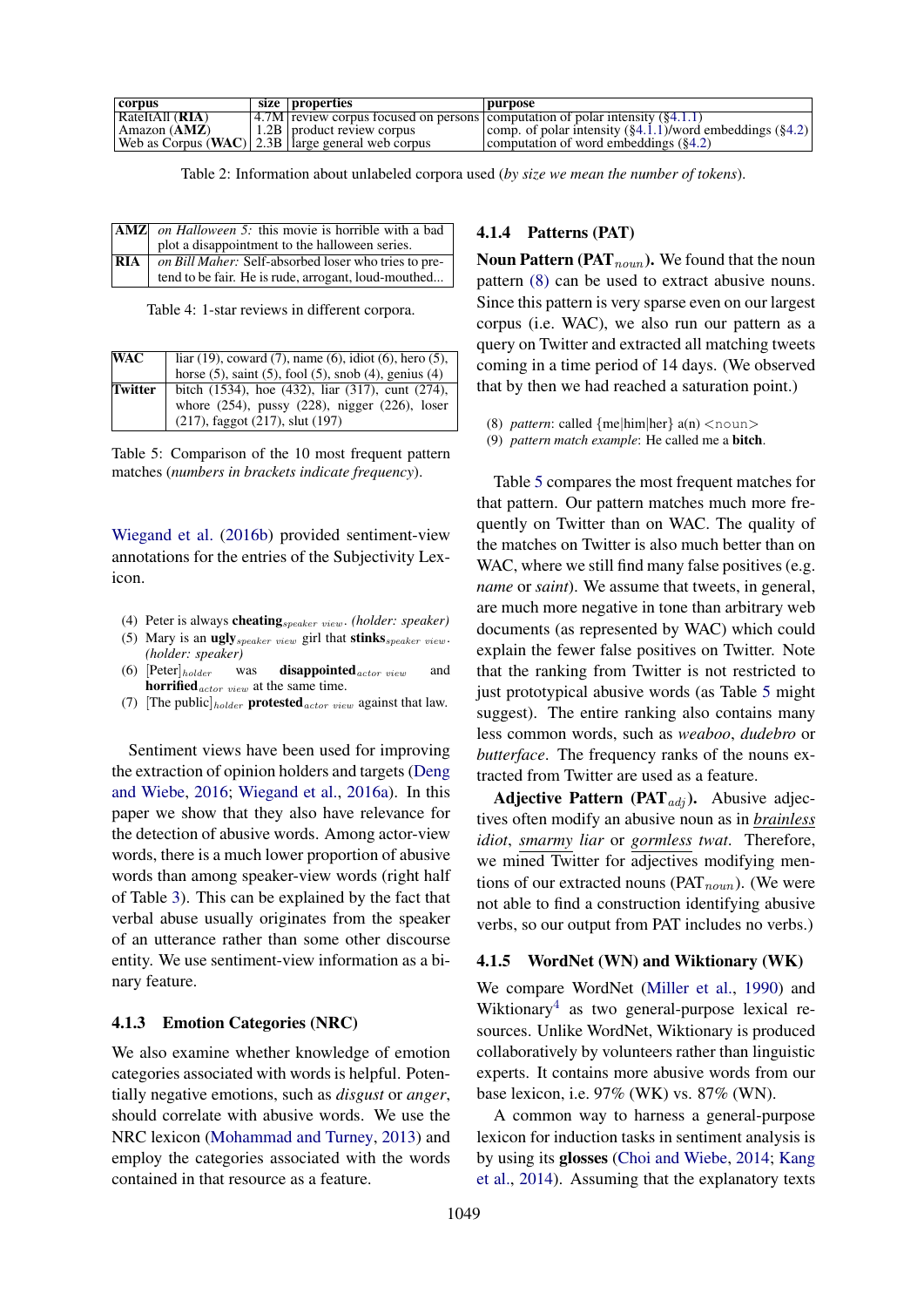of glosses are similar among abusive words, we treat glosses as a bag-of-words feature.

We also exploit information on **word** usage. Many abusive words are marked with tags such as *pejorative*, *derogatory* or *vulgar*. Both WordNet and Wiktionary contain such information. However, in Wiktionary more than 6 times as many of our entries include a tag compared to WordNet.

In order to incorporate a semantic representation more general than individual words, we employ supersenses. Supersenses are only contained in WordNet. They represent a set of 45 classes into which entries are categorized. They have been found effective for sentiment analysis (Flekova and Gurevych, 2016). Some categories correlate with abusive words. For example, 76% of the words of our base lexicon that belong to the supersense *person* (e.g. *loser*, *idiot*) are abusive words.

### 4.1.6 FrameNet (FN)

FrameNet (Baker et al., 1998) is a semantic resource which provides over 1200 semantic frames that comprise words with similar semantic behaviour. We use the frame-memberships of a word as features, expecting that abusive and nonabusive words occur in separate frames.

#### 4.2 Generic Features: Word Embeddings

We induce word embeddings from the two largest corpora, i.e. AMZ and WAC (Table 2) using *Word2Vec* (Mikolov et al., 2013) in default configuration (i.e. 200 dimensions; cbow). The best performance was obtained by concatenating for each word the vectors induced from the two corpora.<sup>9</sup>

#### 4.3 Baselines to Feature-based Approach

In addition to a majority-class classifier we consider the following baselines:

Weak Supervision (WSUP). With this baseline we want to build a lightweight classifier that does not require proper labeled training data. It is inspired by previous induction approaches for sentiment lexicons, such as Hatzivassiloglou and McKeown (1997) or Velikovich et al. (2010) which heuristically label some seed instances and then apply graph-based propagation to label the remaining words of a dataset. On the basis of word embeddings (§4.2), we build a word-similarity graph, where the nodes represent our negative polar expressions and each edge denotes the semantic similarity between two arbitrary words. We compute it by the cosine of their word-embedding vectors. The output of PAT from Twitter (§4.1.4) is considered as positive class seed instances. We chose PAT since it is an effective feature that does not depend on a lexical resource. As negative class seeds, we use the most frequent words in the WAC corpus (Table 2). Our rationale is that highfrequency words are unlikely to be abusive. We chose WAC instead of Twitter since the evidence of PAT (Table 5) suggested less abusive language in that corpus. This word-similarity graph is illustrated in Figure 1. In order to propagate the labels to the unlabeled words from the seeds, we use the Adsorption algorithm (Talukdar et al., 2008).

Using Labeled Microposts (MICR). With our last baseline we examine in how far we can detect abusive words by only using information from labeled microposts rather than labeled words. These experiments are driven by the fact that labeled microposts already exist. We consider two methods using the largest dataset comprising manually labeled microposts, *Wulczyn* (Table 8). The class labels of the microposts and our base lexicon (§3) are the same. Our aim is to produce a ranking of words where the high ranks represent words more likely to be abusive. Since we want to produce a strong baseline, we consider the best possible cut-off rank (*see supplementary material*<sup>6</sup> ). Every word higher than this rank is considered abusive and all other words not abusive.

The first method MICR:pmi ranks the words of our base lexicon by their Pointwise Mutual Information with the class label *abusive* that is assigned to microposts. To be even more competitive, we introduce a second method MICR:proj that learns a projection of embeddings. MICR:proj has the advantage over MICR:pmi that it does not only rank words observed in the labeled microposts but all words represented by embeddings. Since our embeddings (§4.2) are induced on the combination of AMZ and WAC corpora, which together are about 360 times the size of the *Wulczyn* dataset, MICR:proj is likely to cover more abusive words. Let  $M = [w_1, \ldots, w_n]$  denote a labeled micropost of *n* words. Each column  $\mathbf{w} \in \{0, 1\}^v$ of M represents a word in a one-hot form. Our aim is learning a one-dimensional projection  $S \cdot E$ where  $\mathbf{E} \in \mathbb{R}^{e \times v}$  represents our unsupervised embeddings of dimensionality e over the vocabulary size v (§4.2) and  $\mathbf{S} \in \mathbb{R}^{1 \times e}$  represents the learnt

<sup>&</sup>lt;sup>9</sup>We also ran experiments with pretrained embeddings from *GoogleNews* but they did not improve classification.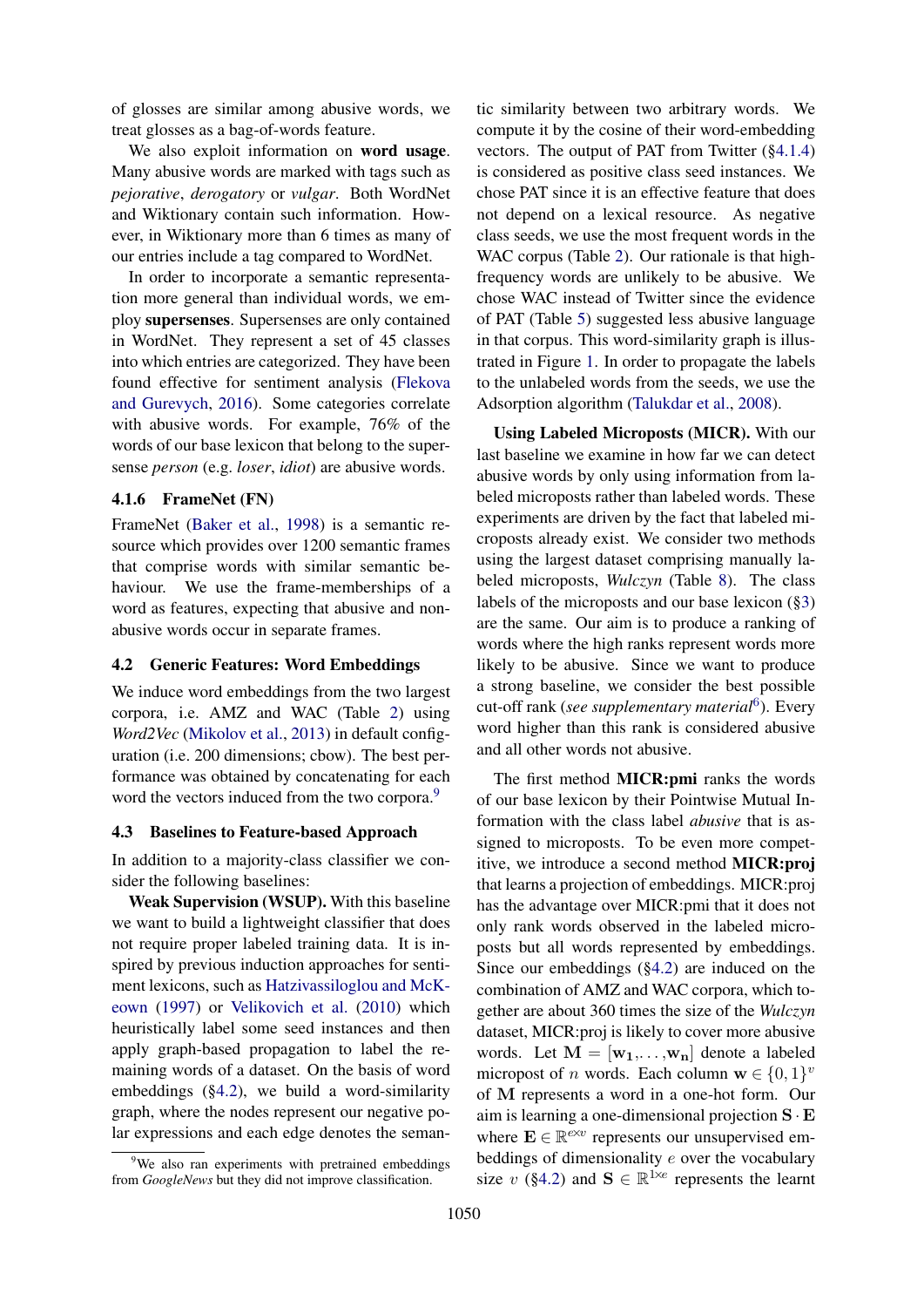

Figure 1: Illustration of word-similarity graph as used for weakly-supervised baseline (WSUP); seeds for abusive words (e.g. *bitch*) are obtained by the output of feature PAT (§4.1.4); seeds for non-abusive words (e.g. *disagree*) are high-frequency negative polar expressions.

| classifier                 | <b>Prec</b> | Rec  | F1                      |
|----------------------------|-------------|------|-------------------------|
| <b>MAJORITY</b>            | 33.3        | 50.0 | 40.0                    |
| MICR:pmi                   | 65.3        | 59.5 | $62.2^{\dagger}$        |
| MICR:proj                  | 67.1        | 64.6 | $65.8**$                |
| <b>WSUP</b>                | 77.3        | 71.0 | $74.0^{*}$ <sup>†</sup> |
| SVM:embeddings             | 77.6        | 73.9 | $75.7*$                 |
| SVM:linguistic             | 81.6        | 73.8 | $77.5*$                 |
| SVM:linguistic+WSUP        | 82.5        | 76.5 | $79.4**$                |
| SVM:linguistic+embeddings  | 81.6        | 79.7 | $80.7*$                 |
| SVM:linguistic+embed.+WSUP | 82.9        | 80.4 | $81.6^{\dagger}$        |

statistical significance testing (paired t-test at  $p < 0.05$ ): \*: better than previous line but 1; † : better than previous line

Table 6: Different classifiers on base lexicon (Table 1).

projection matrix. We compute a projected micropost  $h = S \cdot E \cdot M$  which is an *n*-dimensional vector. Each component represents a word from the micropost. The value represents the predictability of the word towards being abusive. We then apply a bag-of-words assumption to use that projected micropost to predict the binary class label  $y$ :  $p(y|\mathbf{M}) \propto exp(\mathbf{h} \cdot \mathbf{1})$  where  $\mathbf{1} \in \{1\}^n$ . This model is a feed-forward network trained using Stochastic Gradient Descent (Rumelhart et al., 1986). On the basis of the projected embeddings we rank our negative polar expressions.

## 4.4 Evaluation of Features on Base Lexicon

We conduct experiments on our base lexicon (Table 1) and report macro-average precision, recall and f-score. SVMs are evaluated on a 10-fold crossvalidation. Table 6 displays the performance of the different classifiers. The least effective information source are labeled microposts (MICR), though, as expected, the projected embeddings (MICR:proj) outperform PMI. The performance of weak supervision (WSUP) outperforms MICR.

Among the SVM configurations, embeddings

are already effective. The linguistic features outperform all other methods. The best classifier is an SVM trained on embeddings, linguistic features and the output of WSUP as a further feature.<sup>10</sup>

Table 7 shows the performance of SVMs using different linguistic features (§4.1). Among the three intensity types, the most effective one is the person-based intensity ( $INT_{person}$ ). However, it can be effectively combined with the remaining types. Among the lexical sentiment resources used (i.e. NRC,  $INT_{bin}$  and VIEW), VIEW is most effective. Their combination also results in an improvement. The surface patterns (PAT) are surprisingly predictive. Of the general-purpose lexical resources (i.e. WN, WK and FN), WN and WK are both very effective resources. Glosses from WN are the strongest individual feature. Combining WK, WN and FN results in significant improvement. The best feature set combines all features.

Our results also suggest that for languages other than English, there are some very strong features, such as PAT, WK or embeddings, that could be easily adopted since they do not depend on a resource which is only available in English.

### 5 Expanding the Lexicon

We produce a large **feature-based lexicon** of abusive words by classifying all (unlabeled) negative polar expressions from Wiktionary. We chose Wiktionary since our previous experiments indicated a high coverage of abusive words on that resource (§4.1.5). The negative polar expressions

<sup>10</sup>We did not include MICR among the further features, as they are trained on the labeled microposts that we also use as test data in the extrinsic evaluation (§6).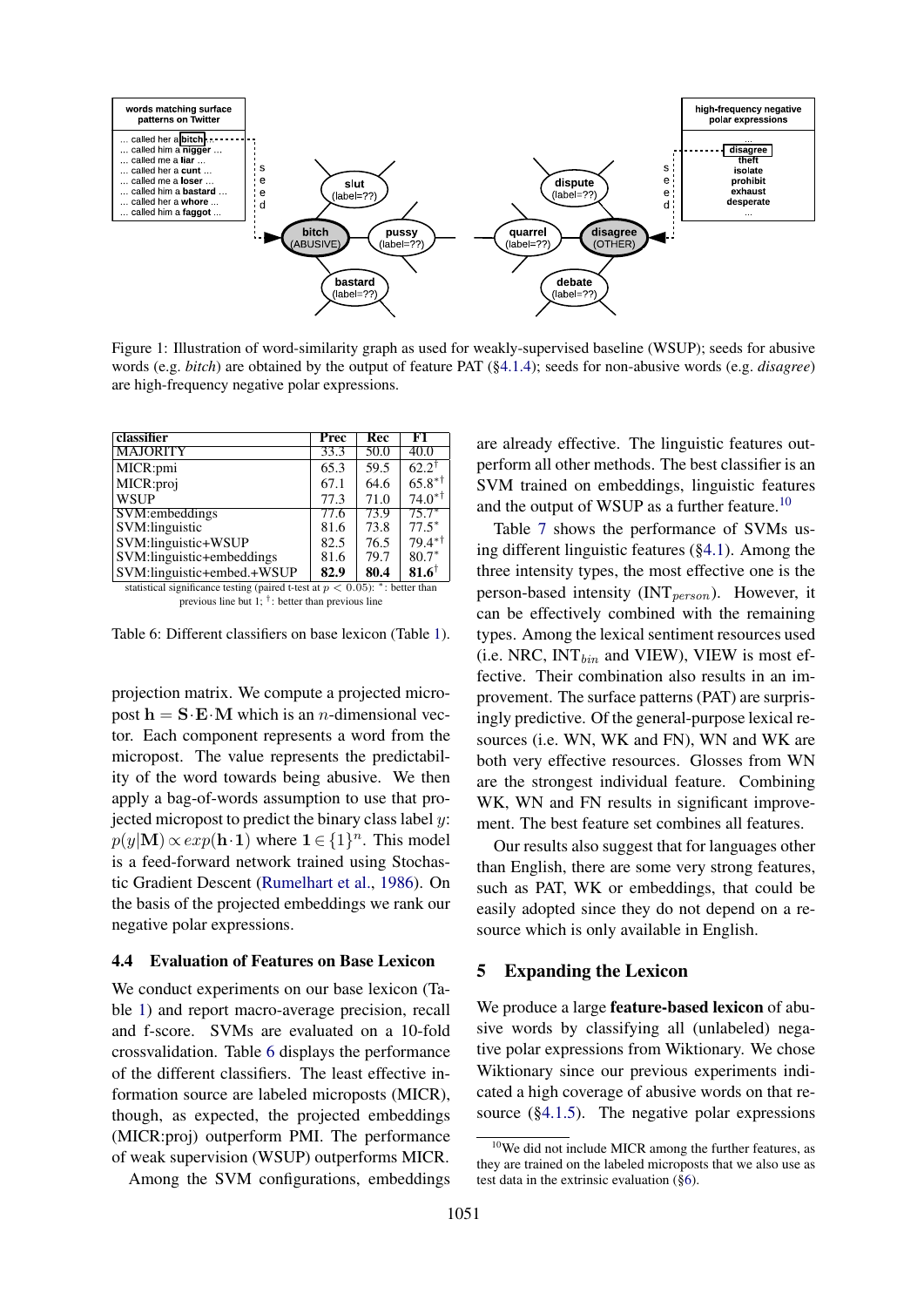| features used in SVM                    | Prec | Rec  | F1                      |
|-----------------------------------------|------|------|-------------------------|
| MAJORITY                                | 33.3 | 50.0 | 40.0                    |
| $INT_{fine}$                            | 62.0 | 57.0 | $59.4^{\dagger}$        |
| $INT_{bin}$                             | 61.7 | 60.4 | $61.0*$                 |
| $\text{INT}_{\mathit{person}}$          | 70.8 | 55.4 | $62.1*$                 |
| $INT_{fine} + INT_{bin} + INT_{person}$ | 70.8 | 60.7 | $65.3**$                |
| NRC                                     | 60.2 | 60.1 | 60.2                    |
| <b>VIEW</b>                             | 65.6 | 62.8 | $64.2^{\dagger}$        |
| $INT_{bin}$ +NRC+VIEW                   | 66.9 | 68.8 | $67.9^{*}$ <sup>†</sup> |
| $\overline{\mathrm{PAT}_{noun}}$        | 79.9 | 58.4 | 67.4                    |
| $PAT_{noun}$ + $PAT_{adj}$              | 76.4 | 63.2 | 69.1                    |
| $\overline{\text{WN}_{usage}}$          | 82.6 | 52.6 | 64.3                    |
| FN                                      | 66.3 | 66.4 | 66.4                    |
| $\mathrm{WK}_{\mathit{usage}}$          | 76.7 | 61.0 | $67.9^{*+}$             |
| $WK_{gloss}$                            | 74.8 | 64.9 | $69.5$ <sup>*†</sup>    |
| $\text{WN}_{super}$                     | 78.7 | 64.9 | $71.1**$                |
| $\text{WN}_{\mathit{gloss}}$            | 75.9 | 67.4 | $71.4*$                 |
| $WN_{usage} + WN_{super} + WN_{glass}$  | 76.7 | 68.0 | $72.0*$                 |
| $WK_{usage} + WK_{gloss}$               | 79.5 | 67.0 | $72.7*$                 |
| all WN + all WK                         | 80.0 | 68.7 | $73.9*$                 |
| all WN + all WK + FN                    | 80.3 | 69.5 | $74.5*$                 |
| all from above                          | 81.6 | 73.8 | $77.5^{+1}$             |

statistical significance testing (paired t-test at  $p < 0.05$ ): \*: better than previous line but  $1$ ;  $\bar{ }$  : better than previous line

Table 7: Performance of the different linguistic features on base lexicon (Table 1).

are identified by applying to the vocabulary of Wiktionary an SVM trained on the words from the Subjectivity Lexicon with their respective polarities. As features, we use word embeddings (§4.2). In order to produce the feature-based lexicon of abusive words another SVM is trained on our base lexicon (Table 1) using the best feature set from Table 6. With 2989 abusive words, our expanded lexicon is 5 times as large as the base lexicon.

In order to measure the impact of our proposed features on the quality of the resulting lexicon, we devised an alternative expansion which just employs word embeddings. For this, we used Sent-Prop, the most effective induction method from the *SocialSent* package (Hamilton et al., 2016).<sup>11</sup>

### 6 Cross-domain Classification

## 6.1 Motivation and Set Up

We now apply our expanded lexicon  $(\S 5)$  to the classification of abusive microposts, i.e. we classify entire comments rather than words out of context. Table 8 shows the datasets of labeled microposts that we use. The difference between these datasets is the source from which they originate. Consequently, different topics are represented in the different datasets. Still, we find similar types

| dataset                       |      | $size^{\dagger}$   abusive   source |                              |
|-------------------------------|------|-------------------------------------|------------------------------|
| (Warner and Hirschberg, 2012) |      | 3438 14.3% diverse                  |                              |
| (Waseem and Hovy, 2016)       |      | 16165 35.3% Twitter                 |                              |
| (Razavi et al., 2010)         | 1525 |                                     | $31.9\%$ UseNet              |
| (Wulczyn et al., $2017$ )     |      |                                     | $ 115643  11.6\% Wikipedia $ |

† : total number of microposts in the dataset

Table 8: Datasets comprising labeled microposts.

of abusive language (e.g. *racism*, *sexism*). For example, both (10)-(11) from *Waseem* and (12) from *Wulczyn* are sexist comments<sup>12</sup> but (10)-(11) discuss the role of women in sports while (12) addresses women's hygiene in Slavic countries.

- (10) *from Waseem dataset:* maybe that's where they should focus? Less cunts on *football*.
- (11) *from Waseem dataset:* I would rather brush my teeth with sandpaper then watch *football* with a girl!!
- (12) *from Wulczyn dataset:* slavic women don't like to wash ... Their pussy stinks.

Since our aim is to produce the best possible cross-domain classifier, all classifiers are trained on one dataset and tested on another. This is a real-life scenario. Often when a classifier for abusive microposts is needed, sufficient labeled data is only available for other text domains.

Having different topics in training and test data makes cross-domain classification difficult. For example, since a large proportion of sexist comments in *Waseem* relate to sports, traditional supervised classifiers (using bag of words or word embeddings) will learn correlations between words of that domain with the class labels. For instance, the domain-specific word *football* occurs frequently in *Waseem* (i.e. 90 occurrences) with a strong correlation towards abusive language (precision: 95%). Other words, such as *sports* and *commentator*, display a similar behaviour. A supervised classifier will assign a high weight to such words. While such domain-specific words may aid in-domain classification and enable a correct classification of microposts, such as  $(11)$ , we will show that it has a detrimental effect on cross-domain classification. We claim that the predictive words that abusive comments share across different domains are abusive words, just of the sort that our expanded lexicon contains, e.g. *cunts* in (10) and *pussy* in (12).

Our proposed classifier for labeling *microposts* is an SVM trained on features derived from our expanded lexicon (§5). We do not use a binary feature encoding the presence of abusive words. Instead, we rank all abusive words of our lexicon

<sup>&</sup>lt;sup>11</sup>Since SentProp produces a ranking rather than a classification, we consider 2989 as a cut-off value to separate the instances into 2 classes. This corresponds to the size of abusive words predicted by our feature-based lexicon (Table 9).

 $12(12)$  is also a racist comment.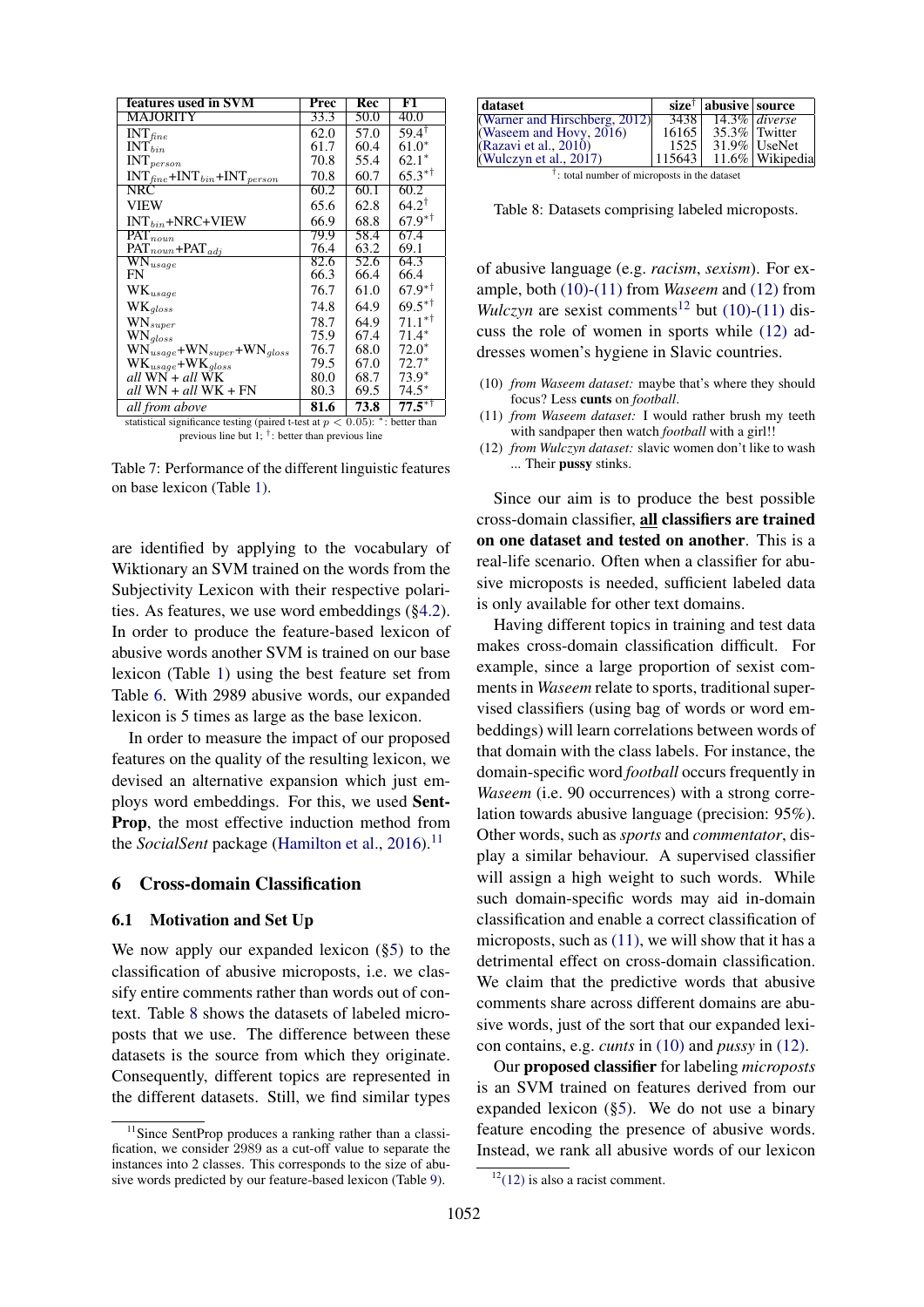| <b>baseline lexicons</b> | newly created lexicons                  |         |  |  |  |
|--------------------------|-----------------------------------------|---------|--|--|--|
| lexicon                  | entries    lexicon                      | entries |  |  |  |
| <b>Hatebase</b>          | $430$   base (Table 1)                  | 551     |  |  |  |
| Derogatory               | $1609$    expanded: SentProp (§5)       | 2989    |  |  |  |
| Ottawa                   | 1746    expanded: feature-based $(\S5)$ | 2989    |  |  |  |

Table 9: Lexicons used in cross-domain classification of microposts (*figures denote the amount of unigrams*).

| <b>classifier</b>        |      |      |      | <b>RazaviWarnerWaseemWulczyn</b> |
|--------------------------|------|------|------|----------------------------------|
| expand.:feature-b. (SVM) | 75.7 | 64.8 | 63.8 |                                  |
| <b>FastText</b>          | 83.4 | 71.8 | 76.3 | 85.6                             |
| RNN                      | 74.8 | 70.5 | 78.0 | 86.9                             |
| Yahoo (SVM)              | 82.4 | 78.2 | 84.1 | 90.0                             |

Table 10: In-domain classification of microposts (*eval.: F1-score*).

according to the confidence score of the classifier it produced and use their ranks as features.

As baseline classifiers we consider publicly available word lists (Table 9). We include the resource from Razavi et al. (2010), henceforth referred to as *Ottawa*, the entries of *Hatebase*<sup>13</sup> , which has been used in Nobata et al. (2016) and Davidson et al. (2017), and the derogatory words from Wiktionary (*Derogatory*) 14 . <sup>15</sup> Finally, we also include our base lexicon (Table 1) in order to evaluate the expansion process of our two expanded lexicons (§5). For all lists, we train on a single feature indicating the frequency of abusive words in a micropost to be classified. *Ottawa* also contains weights assigned to abusive words. We weight the observed frequency with these weights.

We further evaluate 3 classifiers representing the state of the art of in-domain evaluations: *Fast-Text* (Joulin et al., 2017), Gated Recurrent Units Recurrent Neural Networks *RNN*, which have been reported to work best on English microposts (Pavlopoulos et al., 2017), and *Yahoo*, an SVM

<sup>&</sup>lt;sup>15</sup>There are also similar but smaller lists in Wiktionary, e.g. *offensive terms*. They produced no better results.

|        |                       |      | Yahoo    |      | feature-b. lex. |
|--------|-----------------------|------|----------|------|-----------------|
| test   | train                 | all  | explicit | all  | explicit        |
| Warner | Razavi                | 55.4 | 65.2     | 65.0 | 80.6            |
|        | Waseem                | 58.1 | 55.9     | 64.6 | 79.0            |
|        | Wulczyn               | 60.2 | 72.8     | 63.4 | 80.7            |
|        | Average               | 57.9 | 64.6     | 64.3 | 80.1            |
| Waseem | Warner                | 58.5 | 61.2     | 63.3 | 62.0            |
|        | Razavi                | 61.1 | 63.1     | 58.7 | 78.8            |
|        | Wulczyn               | 51.2 | 68.2     | 62.9 | 78.5            |
|        | <i><b>Average</b></i> | 56.9 | 64.2     | 61.6 | 73.1            |

Table 12: Cross-domain classification of microposts: *all* test data vs. *explicit* subset (*eval.: F1-score*).

trained on the sophisticated feature set proposed by Nobata et al. (2016). Next to character and token n-grams, *Yahoo* includes word and comment embeddings, syntactic features and some linguistic diagnostics.

## 6.2 Results

In Table 10, we list the performance of the 3 stateof-the-art classifiers along with our proposed classifier using our expanded lexicon on in-domain 10-fold crossvalidation. Due to space limitations, we cannot list the other classifiers. We *only* provide this list to demonstrate the strength of the state-of-the-art classifiers on in-domain evaluation. On this setting, a lexicon-based approach is not competitive since domain-specific information is not included. However, as we show in Table 11, for cross-domain classification, it is exactly that property that ensures that our feature-based lexicon provides best performance. Compared to the in-domain setting, *FastText*, *RNN* and *Yahoo* display a huge drop in performance. They all suffer from overfitting to domain-specific knowledge.

Of all lexicons, our proposed feature-based lexicon performs best. We were surprised by the poor performance of *Hatebase* but attribute this to its small size and the high amount of ambiguous (and debatable) entries, such as *Charlie*, *pancake*, *Pepsi*. Although our feature-based lexicon is the largest of all tested (i.e. 2989 words), our experiments do not support the general rule that larger lexicons always outperform smaller ones. For instance, already our base lexicon with 551 abusive words is much better than the lexicons *Derogatory* or *Ottawa* which are about 3 times larger (Table 9). Each word in our base lexicon was only included if 4 out of 5 raters judged it to be abusive. This ensured a fairly reliable annotation. In contrast, *Derogatory* and *Ottawa* suffer from many ambiguous entries (e.g. *bag*, *Tim*, *yellow*). The high precision of our base lexicon is what ensures that our expanded lexicon does not include much noise.

Another shortcoming of most of the other existing lexicons is that they overwhelmingly focus on nouns. While nouns undoubtedly represent the most frequent abusive terms, there is, however, a substantial number of abusive words that belong to other parts of speech, particularly adjectives (e.g. *vile*, *sneaky*, *slimy*, *moronic*). In our base lexicon, more than 30% of the abusive words are of that part of speech. Our expanded lexicon,

<sup>13</sup>www.hatebase.org

<sup>14</sup>https://en.wiktionary.org/wiki/

Category:English\_derogatory\_terms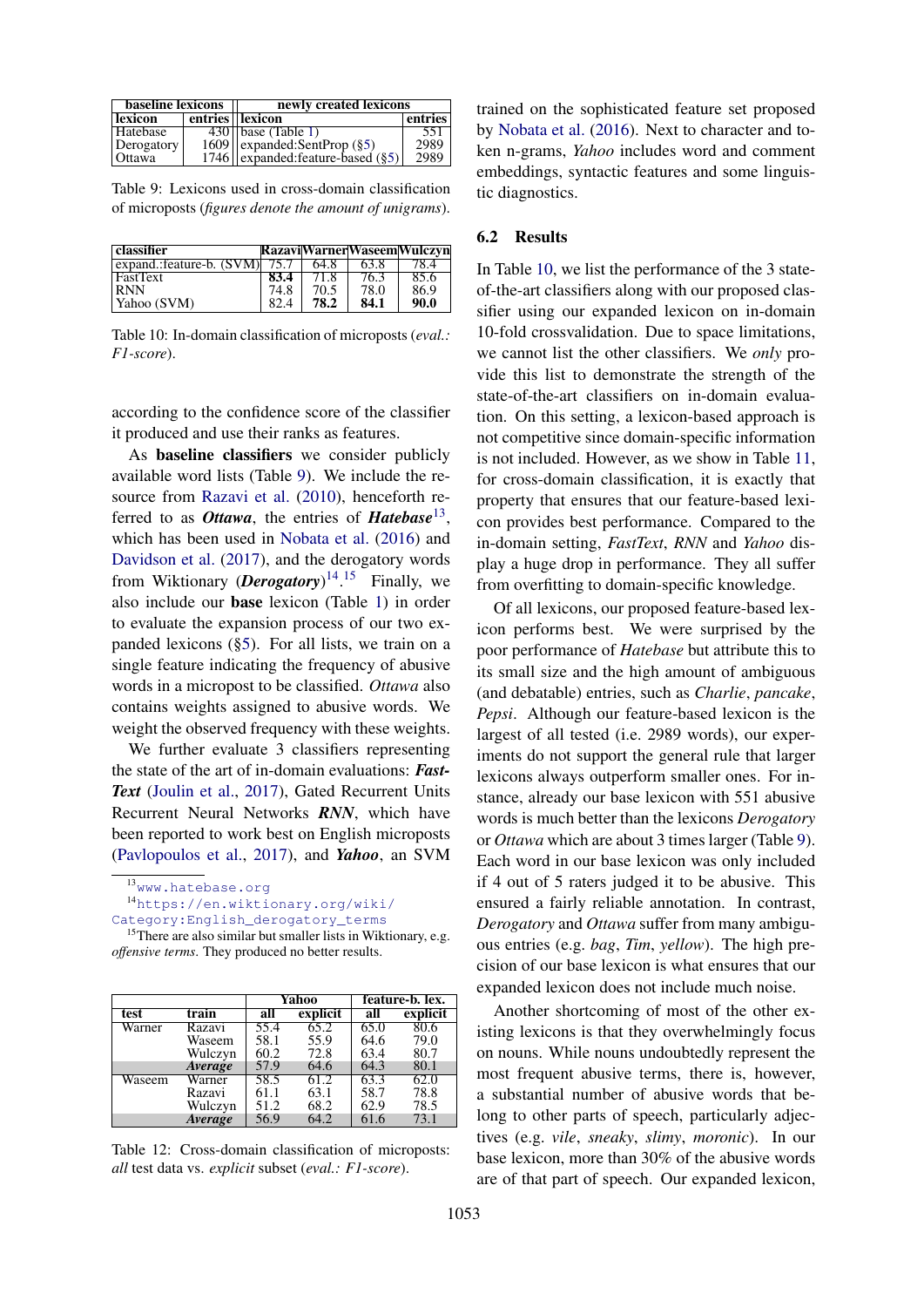|          |          |          |                 |            |       |                 |                          | <b>SVM</b> |       |                        |                     |
|----------|----------|----------|-----------------|------------|-------|-----------------|--------------------------|------------|-------|------------------------|---------------------|
| datasets |          |          |                 |            |       |                 | <b>baseline</b> lexicons |            |       | newly created lexicons |                     |
| test     | training | majority | <b>FastText</b> | <b>RNN</b> | Yahoo | <b>Hatebase</b> | Derogat. Ottawa          |            | base  |                        | SentProp feature-b. |
| Razavi   | Warner   | 40.50    | 50.59           | 53.76      | 53.40 | 40.50           | 40.50                    | 60.95      | 61.08 | 64.20                  | 66.13               |
|          | Waseem   | 40.50    | 51.64           | 53.39      | 51.66 | 44.29           | 51.35                    | 63.13      | 69.69 | 63.12                  | 74.15               |
|          | Wulczyn  | 40.50    | 71.74           | 71.59      | 75.10 | 40.50           | 40.50                    | 40.50      | 40.50 | 68.50                  | 74.83               |
|          | Average  | 40.50    | 57.99           | 59.58      | 60.05 | 41.76           | 44.12                    | 54.86      | 57.09 | 66.27                  | 71.70               |
| Warner   | Razavi   | 46.14    | 57.73           | 48.99      | 55.42 | 46.14           | 57.49                    | 59.81      | 63.57 | 67.57                  | 64.98               |
|          | Waseem   | 46.14    | 61.45           | 57.63      | 56.54 | 63.52           | 57.49                    | 64.67      | 63.57 | 62.75                  | 64.64               |
|          | Wulczyn  | 46.14    | 58.35           | 57.36      | 60.19 | 46.14           | 46.14                    | 46.14      | 46.14 | 65.34                  | 63.35               |
|          | Average  | 46.14    | 59.18           | 54.66      | 57.38 | 51.93           | 53.71                    | 56.87      | 57.76 | 65.22                  | 64.32               |
| Waseem   | Razavi   | 40.62    | 60.91           | 54.67      | 57.83 | 40.62           | 52.66                    | 52.95      | 57.33 | 64.56                  | 63.32               |
|          | Warner   | 40.62    | 58.28           | 58.85      | 60.65 | 40.62           | 40.62                    | 40.62      | 54.93 | 51.98                  | 58.66               |
|          | Wulczyn  | 40.62    | 56.33           | 54.13      | 51.76 | 40.62           | 40.62                    | 40.62      | 40.62 | 50.27                  | 62.90               |
|          | Average  | 40.62    | 58.51           | 55.88      | 56.75 | 40.62           | 44.63                    | 44.73      | 50.96 | 55.60                  | 61.63               |
| Wulczyn  | Razavi   | 46.88    | 64.65           | 64.43      | 70.70 | 46.88           | 50.97                    | 57.70      | 69.56 | 67.69                  | 73.71               |
|          | Warner   | 46.88    | 56.21           | 56.13      | 52.73 | 46.88           | 46.88                    | 55.93      | 59.55 | 66.38                  | 70.06               |
|          | Waseem   | 46.88    | 52.66           | 57.33      | 51.23 | 43.51           | 50.97                    | 60.08      | 69.56 | 66.38                  | 72.39               |
|          | Average  | 46.88    | 57.84           | 59.30      | 58.22 | 45.76           | 49.61                    | 57.90      | 66.22 | 63.52                  | 72.05               |

Table 11: Different classifiers on cross-domain classification of microposts; best result in bold; (*eval.: F1-score*).

which roughly preserves that ratio, includes about 800 adjectives in total. Since abusive adjectives often co-occur with abusive nouns (§4.1.4), they may compensate for abusive nouns that are missing from the lexicon. Such unknown nouns often occur when authors of microposts try to obfuscate their abusive language, e.g. *sneaky assh0le*, *slimy b\*st\*rd*. Interestingly, the modifying adjectives are not obfuscated, probably because they are considered slightly less offensive in tone.

Given that among the newly created lexicons our feature-based expanded lexicon performs best, we conclude that the expansion is effective (since we improve over the base lexicon), and the features are more effective than a generic induction approach (i.e. *SentProp*).

## 6.3 Explicitly vs. Implicitly Abusive **Microposts**

The results in Table 11 also show that the crossdomain performance of our proposed featurebased lexicon is lower on the two datasets *Warner* and *Waseem*. We observed that while on the other two datasets almost all abusive microposts can be considered *explicitly abusive* posts, i.e. they contain abusive words, a large proportion of microposts labeled abusive in *Warner* and *Waseem* are *implicitly abusive* (Waseem et al., 2017), i.e. the abuse is conveyed by other means, such as sarcasm or metaphorical language (11). We asked raters from Prolific Academic to identify explicitly abusive microposts by marking abusive words in those posts. The annotators were not given access to any lexicon of abusive words. We then conducted cross-domain classification on those subsets where the abusive instances were only those rated as explicit. The results are displayed in Table 12. The table shows that our feature-based lexicon is much better on this subset, while the most sophisticated supervised classifier (*Yahoo*) still performs worse. From that we conclude that only *explicitly* abusive microposts can be reliably detected in crossdomain classification.

# 7 Conclusion

We examined the task of inducing a lexicon of abusive words. We presented novel features including surface patterns, sentiment views, polar intensity and general purpose lexical resources, particularly Wiktionary. The information we thus acquire cannot be learnt all that effectively from labeled microposts, not even with a projectionbased classifier. While a lexicon of abusive words can only aid the detection of explicit abuse, its effectiveness was demonstrated on the novel task of cross-domain detection of abusive microposts, where our domain-independent lexicon outperforms previous supervised classifiers which suffer from overfitting to domain-specific features.

## Acknowledgements

The authors would like to thank Thomas Kleinbauer, Katja Markert and Ines Rehbein for feedback on earlier drafts of this paper. We are also grateful to William Warner and Diana Inkpen for granting us access to their data on abusive language detection. Special thanks go to Stefan Kazalski for crawling the *rateitall*-website. We also give thanks to John Pavlopoulos for helping us reconstructing the configurations of his RNN. The authors were partially supported by the German Research Foundation (DFG) under grants RU 1873/2-1 and WI 4204/2-1.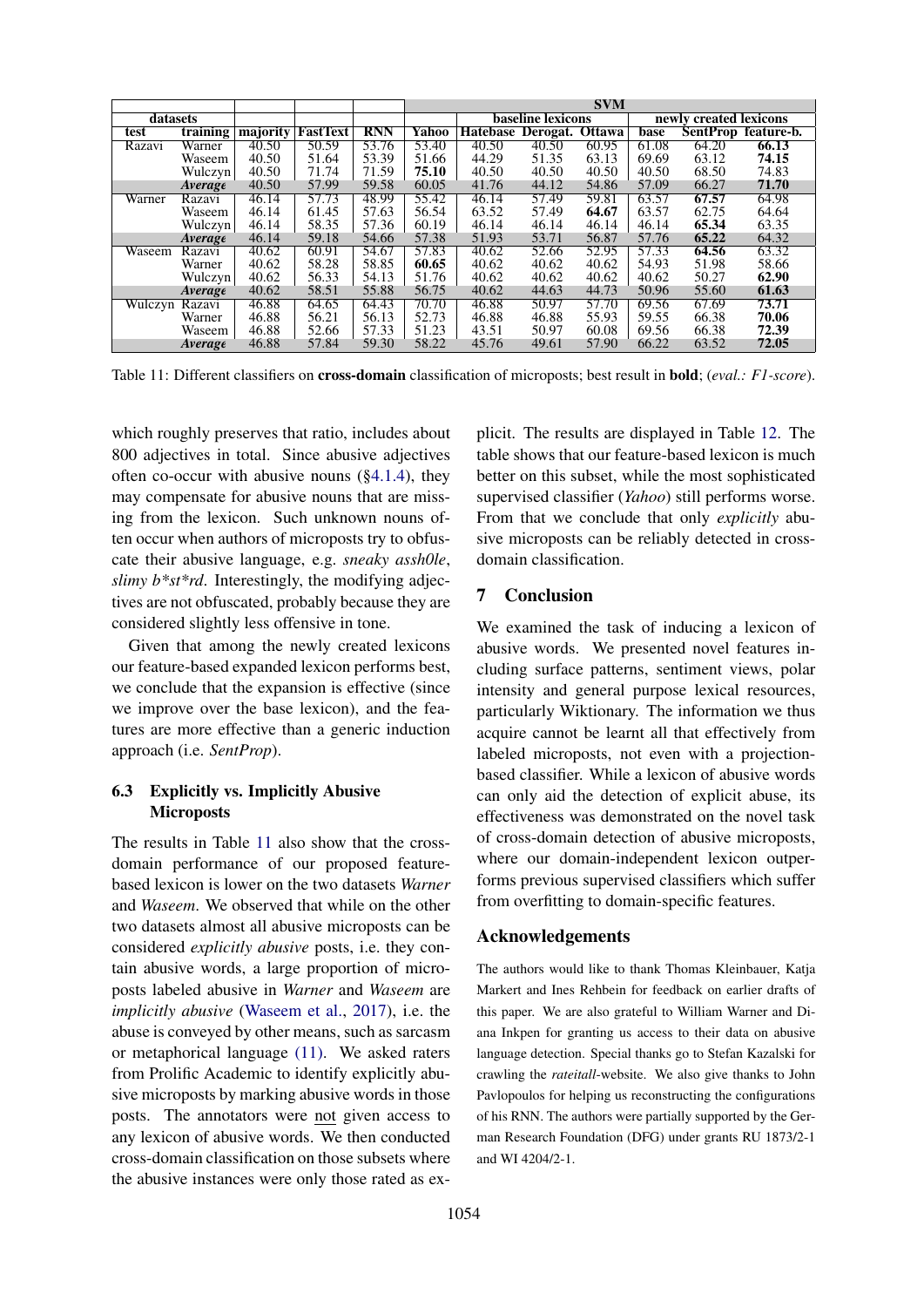### References

- Collin F. Baker, Charles J. Fillmore, and John B. Lowe. 1998. The Berkeley FrameNet Project. In *Proceedings of the International Conference on Computational Linguistics and Annual Meeting of the Association for Computational Linguistics (COL-ING/ACL*). Montréal, Quebec, Canada, pages 86– 90.
- Marco Baroni, Silvia Bernardini, Adriano Ferraresi, and Eros Zanchetti. 2009. The WaCky Wide Web: A Collection of Very Large Linguistically Processed Web-Crawled Corpora. *Language Resources and Evaluation* 43(3):209–226.
- Pete Burnap and Matthew L. Williams. 2015. Cyber Hate Speech on Twitter: An Application of Machine Classification and Statistical Modeling for Policy and Decition Making. *Policy & Internet* 7(2):223– 242.
- Yoonjung Choi and Janyce Wiebe. 2014. +/-EffectWordNet: Sense-level Lexicon Acquisition for Opinion Inference. In *Proceedings of the Conference on Empirical Methods in Natural Language Processing (EMNLP)*. Doha, Qatar, pages 1181– 1191.
- Thomas Davidson, Dana Warmsley, Michael Macy, and Ingmar Weber. 2017. Automated Hate Speech Detection and the Problem of Offensive Language. In *Proceedings of the International AAAI Conference on Weblogs and Social Media (ICWSM)*. Montréal, Canada.
- Lingjia Deng and Janyce Wiebe. 2016. Recognizing Opinion Sources Based On A New Categorization Of Opinion Types. In *Proceedings of the International Joint Conference on Artificial Intelligence (IJ-CAI)*. New York City, NY, USA, pages 2775–2781.
- Gaël Dias, Dinko Lambov, and Veska Noncheva. 2009. High-level Features for Learning Subjective Language across Domains. In *Proceedings of the International AAAI Conference on Weblogs and Social Media (ICWSM)*. San Jose, CA, USA.
- Lucie Flekova and Iryna Gurevych. 2016. Supersense Embeddings: A Unified Model for Supersense Interpretation, Prediction, Utilization. In *Proceedings of the Annual Meeting of the Association for Computational Linguistics (ACL)*. Berlin, Germany, pages 2029–2041.
- Njagi Dennis Gitari, Zhang Zuping, Hanyurwimfura Damien, and Jun Long. 2015. A Lexicon-based Approach for Hate Speech Detection. *International Journal of Multimedia and Ubiquitous Engineering* 10(4):2015–230.
- William L. Hamilton, Kevin Clark, Jure Leskovec, and Dan Jurafsky. 2016. Inducing Domain-Specific Sentiment Lexicons from Unlabeled Corpora. In *Proceedings of the Conference on Empirical Methods in Natural Language Processing (EMNLP)*. Austin, TX, USA, pages 595–605.
- Vasileios Hatzivassiloglou and Kathleen R. McKeown. 1997. Predicting the Semantic Orientation of Adjectives. In *Proceedings of the Conference on European Chapter of the Association for Computational Linguistics (EACL)*. Madrid, Spain, pages 174–181.
- Nitin Jindal and Bing Liu. 2008. Opinion Spam and Analysis. In *Proceedings of the ACM International Conference on Web Search and Data Mining (WSDM)*. Palo Alto, CA, USA, pages 219–230.
- Thorsten Joachims. 1999. Making Large-Scale SVM Learning Practical. In B. Schölkopf, C. Burges, and A. Smola, editors, *Advances in Kernel Methods - Support Vector Learning*, MIT Press, pages 169– 184.
- Armand Joulin, Edouard Grave, Piotr Bojanowski, and Tomas Mikolov. 2017. Bag of Tricks for Efficient Text Classification. In *Proceedings of the Conference on European Chapter of the Association for Computational Linguistics (EACL)*. Valencia, Spain, pages 427–431.
- Jun Seok Kang, Song Feng, Leman Akoglu, and Yejin Choi. 2014. ConnotationWordNet: Learning Connotation over the Word+Sense Network. In *Proceedings of the Annual Meeting of the Association for Computational Linguistics (ACL)*. Baltimore, MD, USA, pages 1544–1554.
- Tomas Mikolov, Kai Chen, Greg Corrado, and Jeffrey Dean. 2013. Efficient Estimation of Word Representations in Vector Space. In *Proceedings of Workshop at the International Conference on Learning Representations (ICLR)*. Scottsdale, AZ, USA.
- George Miller, Richard Beckwith, Christiane Fellbaum, Derek Gross, and Katherine Miller. 1990. Introduction to WordNet: An On-line Lexical Database. *International Journal of Lexicography* 3:235–244.
- Saif Mohammad. 2012. Portable Features for Classifying Emotional Text. In *Proceedings of the Human Language Technology Conference of the North American Chapter of the ACL (HLT/NAACL)*. Montréal, Canada, pages 587–591.
- Saif Mohammad and Peter Turney. 2013. Crowdsourcing a Word-Emotion Association Lexicon. *Computational Intelligence* 39(3):555–590.
- Chikashi Nobata, Joel Tetreault, Achint Thomas, Yashar Mehdad, and Yi Chang. 2016. Abusive Language Detection in Online User Content. In *Proceedings of the International Conference on World Wide Web (WWW)*. Republic and Canton of Geneva, Switzerland, pages 145–153.
- John Pavlopoulos, Prodromos Malakasiotis, and Ion Androutsopoulos. 2017. Deeper Attention to Abusive User Content Moderation. In *Proceedings of the Conference on Empirical Methods in Natural Language Processing (EMNLP)*. Copenhagen, Denmark.